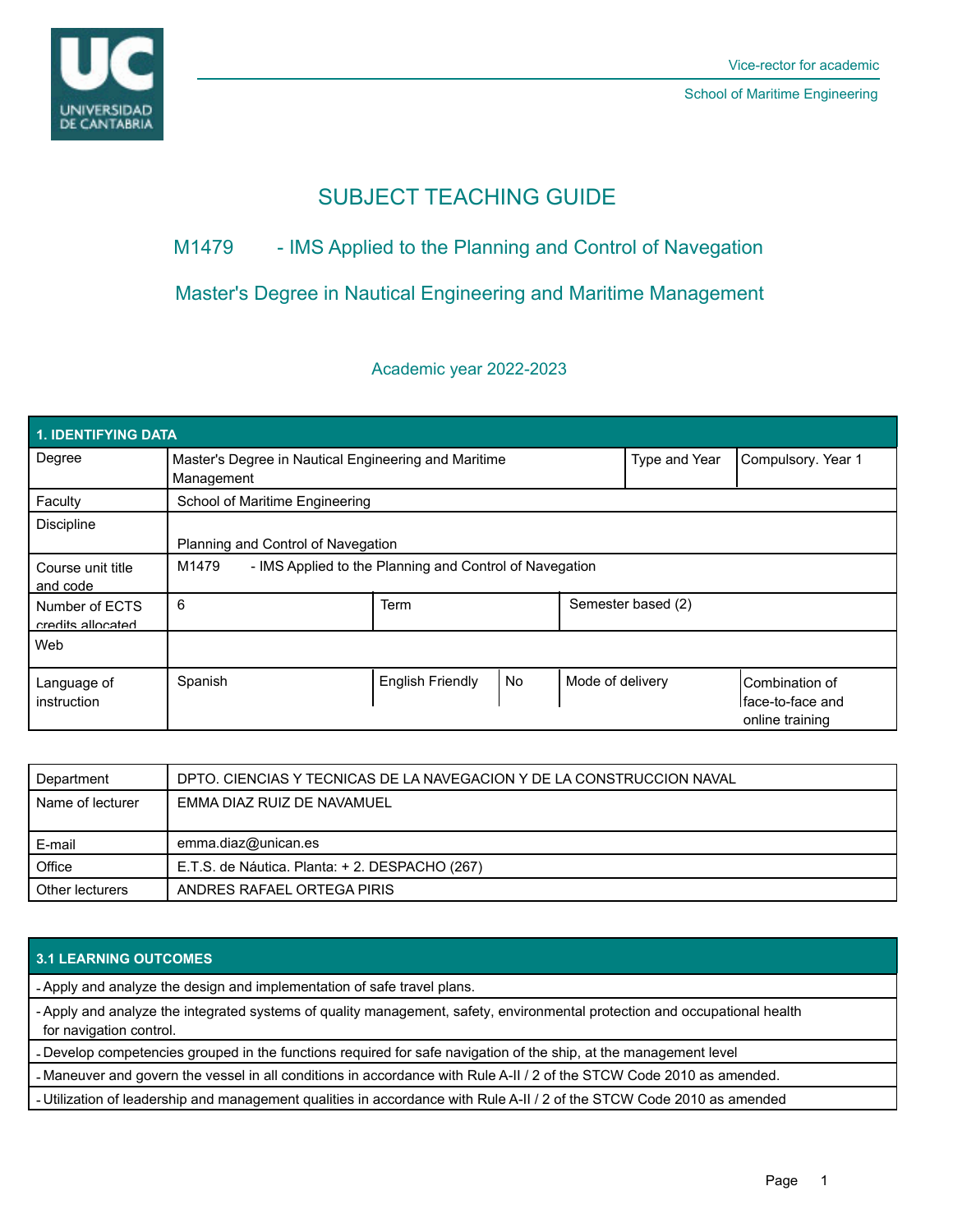

#### School of Maritime Engineering

#### **4. OBJECTIVES**

The aim of the course is to train specialists in the organization of bridge teamwork of ships and in the management of navigation planning and control.

Voyage planning according to the general provisions on the organization of maritime traffic

Carry out notifications in accordance with the General Principles to which ship reporting systems and VTS procedures must comply

Acquire a thorough knowledge of the content, application and purpose of the International Regulations to Prevent Collisions, 1972, as amended, as well as the fundamental principles that must be observed in the performance of navigation guards

Know the interrelation and optimal use of all available nautical data to direct navigation.

Knowing how to execute the maneuvering and steering operations of the ship in all conditions.

Know how to organize the management and training of personnel on board ships

Know the relevant international maritime conventions and recommendations, as well as national legislation

Acquire the ability to apply task management and workload on board

Acquire the knowledge and ability to apply effective resource management

Acquire the knowledge and ability to apply decision-making techniques

Know how to elaborate, implement and supervise standardized operational procedures

|    | <b>6. COURSE ORGANIZATION</b>                                                                                                                                                                                             |  |  |  |
|----|---------------------------------------------------------------------------------------------------------------------------------------------------------------------------------------------------------------------------|--|--|--|
|    | <b>CONTENTS</b>                                                                                                                                                                                                           |  |  |  |
| 1  | Review of the basic principles to be observed in keeping the navigation watch.<br>Familiarization with the ship bridge.<br>Standard maneuvers.<br>Effect of wind and currents on vessel maneuver.<br>Use of tugs in port. |  |  |  |
| 12 | Leadership and direction.<br>Attitude.<br>Cultural perception.<br>Meetings of information and analysis.<br>Challenges and Responses.                                                                                      |  |  |  |
| l3 | Effects in shallow water.<br>Bank effect, channel and interaction.<br>Anchoring and mooring to monoboya.                                                                                                                  |  |  |  |
| 14 | Planning and organization of the bridge team.<br>Authority. Duties of the Officer on watch.<br>Management of bridge resources.<br>Workload and stress.                                                                    |  |  |  |
| l5 | Voyage planning and carrying out the trip in normal and emergency situations.                                                                                                                                             |  |  |  |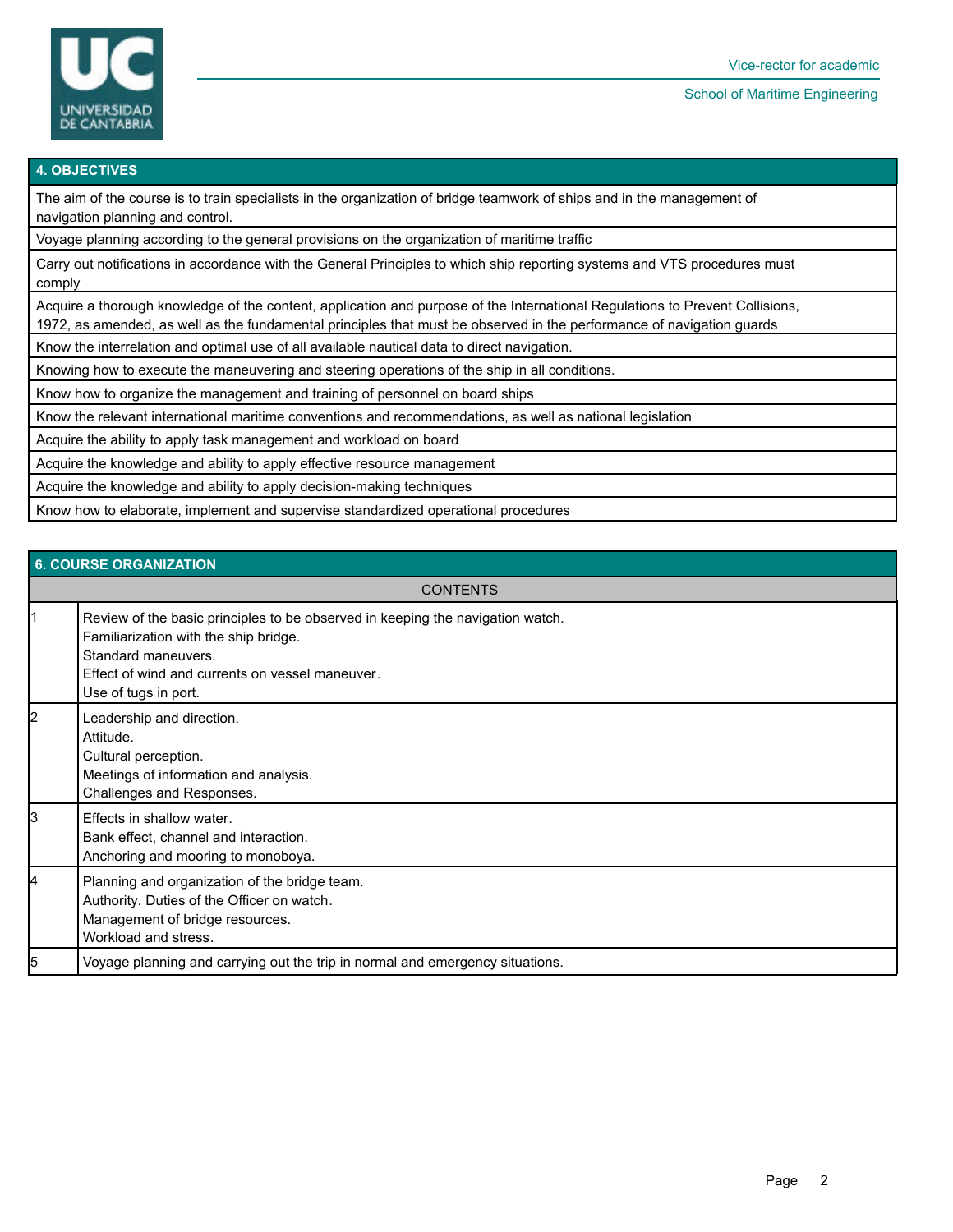

| 7. ASSESSMENT METHODS AND CRITERIA                                                                                                                                                                                                                                                                                                                                                                                                                                                                                                                                                                                                                                                                                                                                                                                                                                                                                                                                                                                                                                                                                                                                                                                                                                                                                                                                                                                                    |                                        |           |           |       |  |
|---------------------------------------------------------------------------------------------------------------------------------------------------------------------------------------------------------------------------------------------------------------------------------------------------------------------------------------------------------------------------------------------------------------------------------------------------------------------------------------------------------------------------------------------------------------------------------------------------------------------------------------------------------------------------------------------------------------------------------------------------------------------------------------------------------------------------------------------------------------------------------------------------------------------------------------------------------------------------------------------------------------------------------------------------------------------------------------------------------------------------------------------------------------------------------------------------------------------------------------------------------------------------------------------------------------------------------------------------------------------------------------------------------------------------------------|----------------------------------------|-----------|-----------|-------|--|
| Description                                                                                                                                                                                                                                                                                                                                                                                                                                                                                                                                                                                                                                                                                                                                                                                                                                                                                                                                                                                                                                                                                                                                                                                                                                                                                                                                                                                                                           | Final Eval.<br><b>Type</b>             |           | Reassessn | $\%$  |  |
| Continuous evaluation                                                                                                                                                                                                                                                                                                                                                                                                                                                                                                                                                                                                                                                                                                                                                                                                                                                                                                                                                                                                                                                                                                                                                                                                                                                                                                                                                                                                                 | Activity evaluation with Virtual Media | <b>No</b> | Yes       | 50,00 |  |
| In person examination                                                                                                                                                                                                                                                                                                                                                                                                                                                                                                                                                                                                                                                                                                                                                                                                                                                                                                                                                                                                                                                                                                                                                                                                                                                                                                                                                                                                                 | Laboratory evaluation                  | <b>No</b> | <b>No</b> | 50,00 |  |
| <b>TOTAL</b>                                                                                                                                                                                                                                                                                                                                                                                                                                                                                                                                                                                                                                                                                                                                                                                                                                                                                                                                                                                                                                                                                                                                                                                                                                                                                                                                                                                                                          | 100,00                                 |           |           |       |  |
| Observations                                                                                                                                                                                                                                                                                                                                                                                                                                                                                                                                                                                                                                                                                                                                                                                                                                                                                                                                                                                                                                                                                                                                                                                                                                                                                                                                                                                                                          |                                        |           |           |       |  |
| In order to pass the subject, attendance to the practices, the completion of the assignments and the virtual support tests will<br>be mandatory.<br>All communications will be made through Moodle or the available platforms.<br>A remote assessment scenario may be presented, which would only be resorted to if the competent health and educational<br>authorities so indicate.<br>The Non-attendance period (PNP) would remain the same.<br>Note PNP = $0.5 * [(NMT + NMC) / 2]$<br>Average test score: NMT = (Test score 1+ Test score 2+ Test score 3+ Test score 4 + Test score 5) / 5<br>Average grade of the works: NMC = (Comment Note 1 + Comment Note 2+ Comment Note 3) / 3<br>The face-to-face period (PP) will be modified and adapted to non-face-to-face part as follows: it will be divided into three weeks:<br>PP week 1: A task will be carried out (T1) due date to be determined<br>PP week 2: A task will be carried out (T2) due date to be determined<br>PP week 3: A task will be carried out (T3) due date to be determined.<br>In order to pass the course, the presentation of all the PP works will be compulsory.<br>As the assignment for week 1 is longer there is more time to be able to turn it in.<br>The PP note will be accounted for as follows:<br>Note PP = 0.5 * ((Note T1 + (Note T2 + Note T3) / 2) / 2)<br>Final grade = PNP grade + PP grade<br>Observations for part-time students |                                        |           |           |       |  |
|                                                                                                                                                                                                                                                                                                                                                                                                                                                                                                                                                                                                                                                                                                                                                                                                                                                                                                                                                                                                                                                                                                                                                                                                                                                                                                                                                                                                                                       |                                        |           |           |       |  |
| Given the uncertain situation that the social distancing measures established by the health authorities do not allow the<br>development of some teaching activity in the classroom for all enrolled students, a mixed teaching modality will be adopted<br>that combines this classroom teaching with distance teaching. In the same way, tutoring may be replaced by remote tutoring<br>using telematic means.                                                                                                                                                                                                                                                                                                                                                                                                                                                                                                                                                                                                                                                                                                                                                                                                                                                                                                                                                                                                                       |                                        |           |           |       |  |

| <b>8. BIBLIOGRAPHY AND TEACHING MATERIALS</b>                                                                                                         |
|-------------------------------------------------------------------------------------------------------------------------------------------------------|
| <b>BASIC</b>                                                                                                                                          |
| Norma ISO 9001                                                                                                                                        |
| Norma ISO 14001                                                                                                                                       |
| Norma OHSAS 18001                                                                                                                                     |
| International Safety Management Code de la IMO (Aprobado mediante la Resolución A741[18] y enmendado por el Maritime<br>Safety Comittee Res 104[73]). |
| Bridge Resources Management/Bridge Team Management Training, RTMSTARCENTER, Dania, Florida (EEUU)                                                     |
| Bridge Procedures Guide. International Chamber of Shipping, Fourth Edition. Londres 2007                                                              |
| Apuntes de Maniobra. Andrés Ortega Piris, Ediciones TGD. ISBN-978-84-96926-38-7. Santander 2009                                                       |